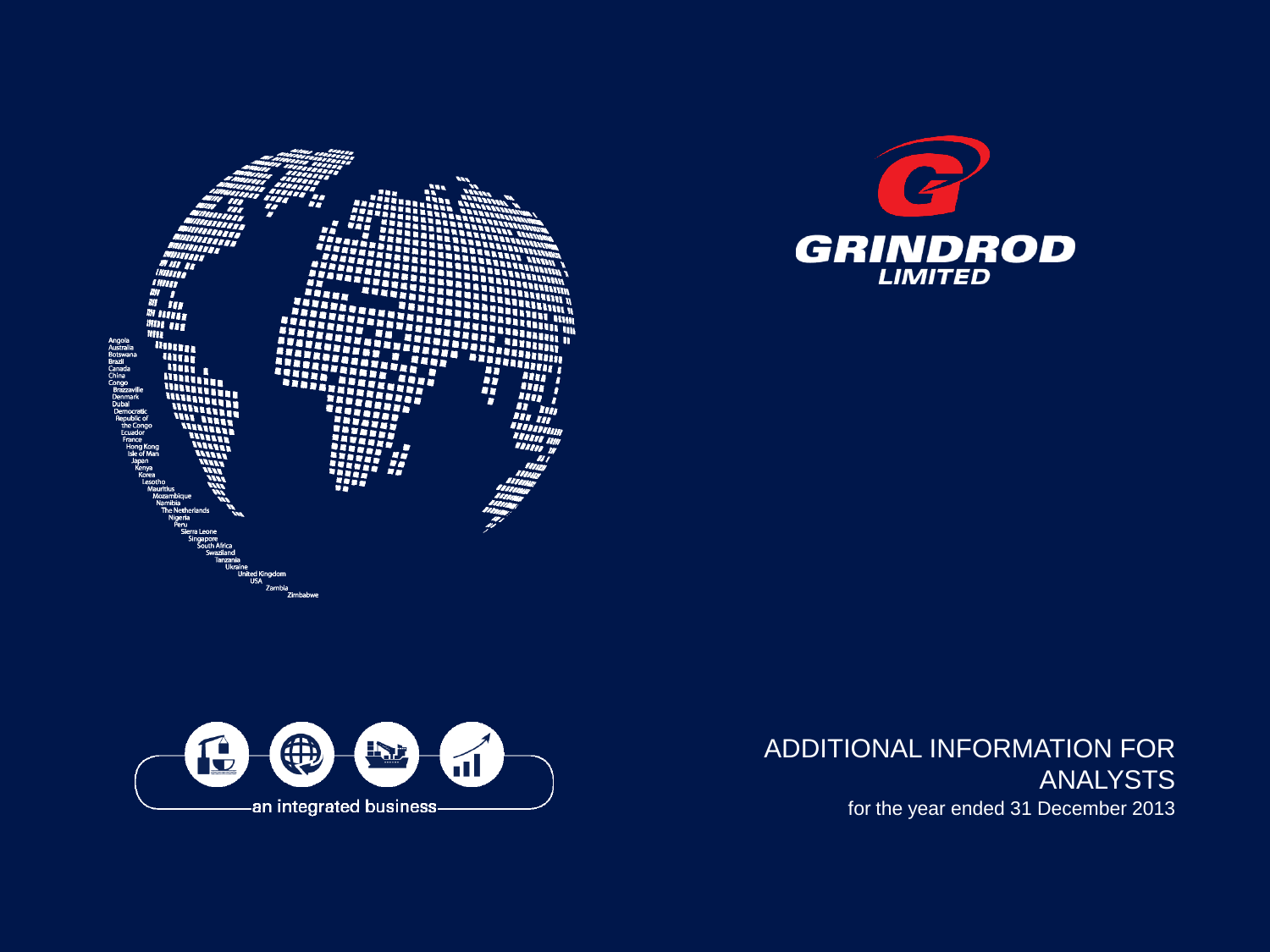### MANAGEMENT SEGMENTAL BALANCE SHEETS AS AT 31 DECEMBER 2013



| <b>ROOO</b>                     | <b>FREIGHT</b><br><b>SERVICES</b> | <b>TRADING</b> | <b>SHIPPING</b> | <b>FINANCIAL</b><br><b>SERVICES</b> | <b>GROUP</b><br><b>COSTS</b> | <b>TOTAL</b><br><b>GROUP</b> |
|---------------------------------|-----------------------------------|----------------|-----------------|-------------------------------------|------------------------------|------------------------------|
|                                 |                                   |                |                 |                                     |                              |                              |
| <b>Fixed assets</b>             | 2 951 787                         | 86 021         | 6 318 270       | 169 187                             | 63 207                       | 9 588 472                    |
| Other assets                    | 1661132                           | 1 081 864      | 416 449         | 428 579                             | 1 642                        | 3 589 666                    |
| Current assets excluding cash   | 2 986 016                         | 4 500 104      | 1 142 470       | 9779283                             | 1800819                      | 20 208 692                   |
|                                 |                                   |                |                 |                                     |                              |                              |
| <b>TOTAL ASSETS</b>             | 7 598 935                         | 5 667 989      | 7877189         | 10 377 049                          | 1865668                      | 33 386 830                   |
| Equity                          | (3644167)                         | (1118130)      | (4573625)       | (605 054)                           | (1455813)                    | (11396789)                   |
| <b>Preference Share Capital</b> | (299 200)                         | (190 800)      |                 | (250000)                            |                              | (740000)                     |
| Net debt                        | (1968306)                         | (826950)       | (2507500)       | (1365630)                           | (279 508)                    | (6947894)                    |
| Non-current liabilities         | (122 872)                         | (6134)         | (37721)         | (20082)                             | (31 478)                     | (218 287)                    |
| <b>Current liabilities</b>      | (1564390)                         | (3525975)      | (758 343)       | (8136283)                           | (98 869)                     | (14083860)                   |
| <b>TOTAL EQUITY AND</b>         |                                   |                |                 |                                     |                              |                              |
| <b>LIABILITIES</b>              | (7 598 935)                       | (5667989)      | (7877189)       | (10377049)                          | (1865668)                    | (33386830)                   |



**GRINDROD LIMITED | ADDITIONAL INFORMATION FOR ANALYSTS**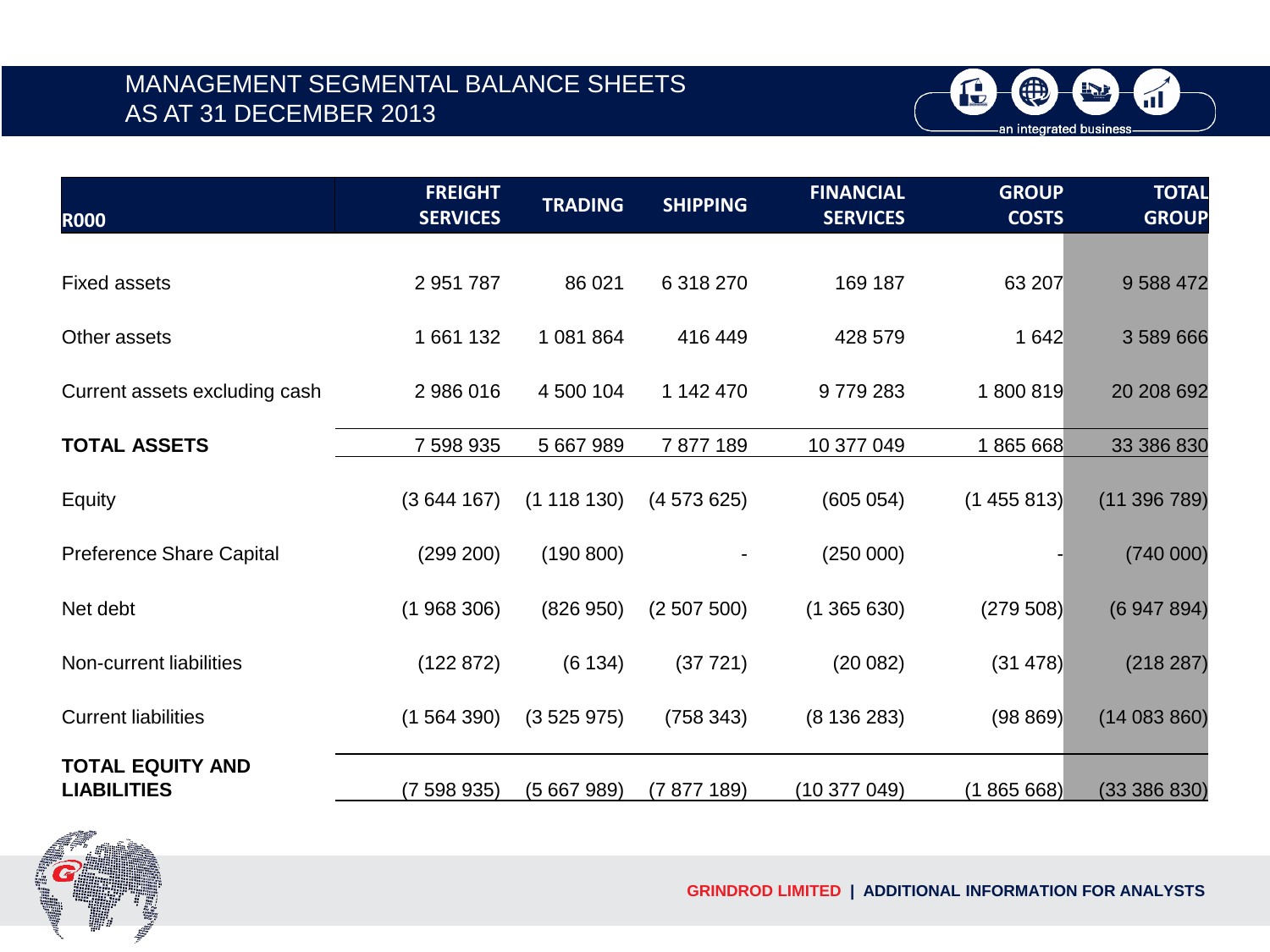



|                                                                                          | R000<br>31 December<br>2013<br>Audited               | 31 December<br>2012*<br>R000<br>Audited              |
|------------------------------------------------------------------------------------------|------------------------------------------------------|------------------------------------------------------|
| Financial Services<br>Freight Services<br>Revenue<br>Shipping<br>Trading<br>Group        | 5 027 536<br>22 415 085<br>4319093<br>370790<br>2488 | 252 686<br>27 074 222<br>4009832<br>511<br>3 929 411 |
| "Segmental adjustments                                                                   | (16472966)<br>32 134 992                             | (8004839)<br>35 267 062                              |
| Financial Services<br>Freight Services<br>Shipping<br>Trading<br>Group                   | (14398434)<br>(580 500)<br>(1494032)                 | (716 125)<br>(6 893 862)<br>(394852)                 |
|                                                                                          | 15 662 026                                           | 27 262 223                                           |
| Earnings before interest, taxation, depreciation and<br>Freight Services<br>amortisation | 1169332                                              | 770 044                                              |
| Financial Services<br>Shipping<br>Trading<br>Group                                       | (93 283)<br>(41689)<br>156 138<br>570 617            | (37925)<br>311759<br>258 660<br>127702               |
| Segmental adjustments**                                                                  | (874425)<br>1761115                                  | (500336)<br>1430240                                  |
| Financial Services<br>Freight Services<br>Shipping<br>Trading<br>Group                   | (117668)<br>(206 696)<br>(550 061)<br>ı              | (139 146)<br>(104122)<br>(257068)                    |
|                                                                                          | 886 690                                              | 929 904                                              |

| Group                                                      | ï         |          |
|------------------------------------------------------------|-----------|----------|
|                                                            |           |          |
|                                                            | 886 690   | 929 904  |
| Operating profit/(loss) before interest and taxation       |           |          |
| Freight Services                                           | 907811    | 550 133  |
| Trading                                                    | (109522)  | 241815   |
| Shipping                                                   | 235 564   | 68523    |
| Financial Services                                         | 154 456   | 126380   |
| Group                                                      | (45518)   | (41557)  |
|                                                            | 1142791   | 945 294  |
| "Segmental adjustments                                     | (719 213) | (427820) |
|                                                            |           |          |
| Freight Services                                           | (471266)  | (216563) |
| Trading                                                    | (107335)  | (132480) |
| Shipping                                                   | (140612)  | (78777)  |
| Financial Services                                         |           |          |
| Group                                                      |           |          |
|                                                            |           |          |
|                                                            | 423 578   | 517474   |
| Share of associate companies' profit/(loss) after taxation |           |          |
| Freight Services                                           | 12 948    | 10200    |
| Trading                                                    | 10 402    | (815)    |
|                                                            | 23 350    | 9385     |
| Profit/(loss) attributable to ordinary shareholders        |           |          |
| Freight Services                                           | 652 483   | 793540   |
| Trading                                                    | (322626)  | 113546   |
| Shipping                                                   | 760845    | (167284) |
| Financial Services                                         | 92 254    | 65 145   |

\* Restated due to the application of IAS 19 Employee Benefits as amended. Net impact of R16.5m on<br>2012 profit for the year. \* Restated due to the application of IAS 19 Employee Benefits as amended. Net impact of R16.5m on 2012 profit for the year.

798 836745

 $\overline{5}$ 

 $(5784)$ 177 172

\*\* Joint venture earnings are reviewed together with subsidiaries by the key decision maker. Segmental \*\* Joint venture earnings are reviewed together with subsidiaries by the key decision maker. Segmental<br>adjustments relate to joint ventures necessary to reconcile to IFRS presentation. adjustments relate to joint ventures necessary to reconcile to IFRS presentation.



Trading **(322 626)** 113 546 Shipping **760 845** (167 284) Financial Services **92 254** 65 145 Group **(5 784)** 31 798

Group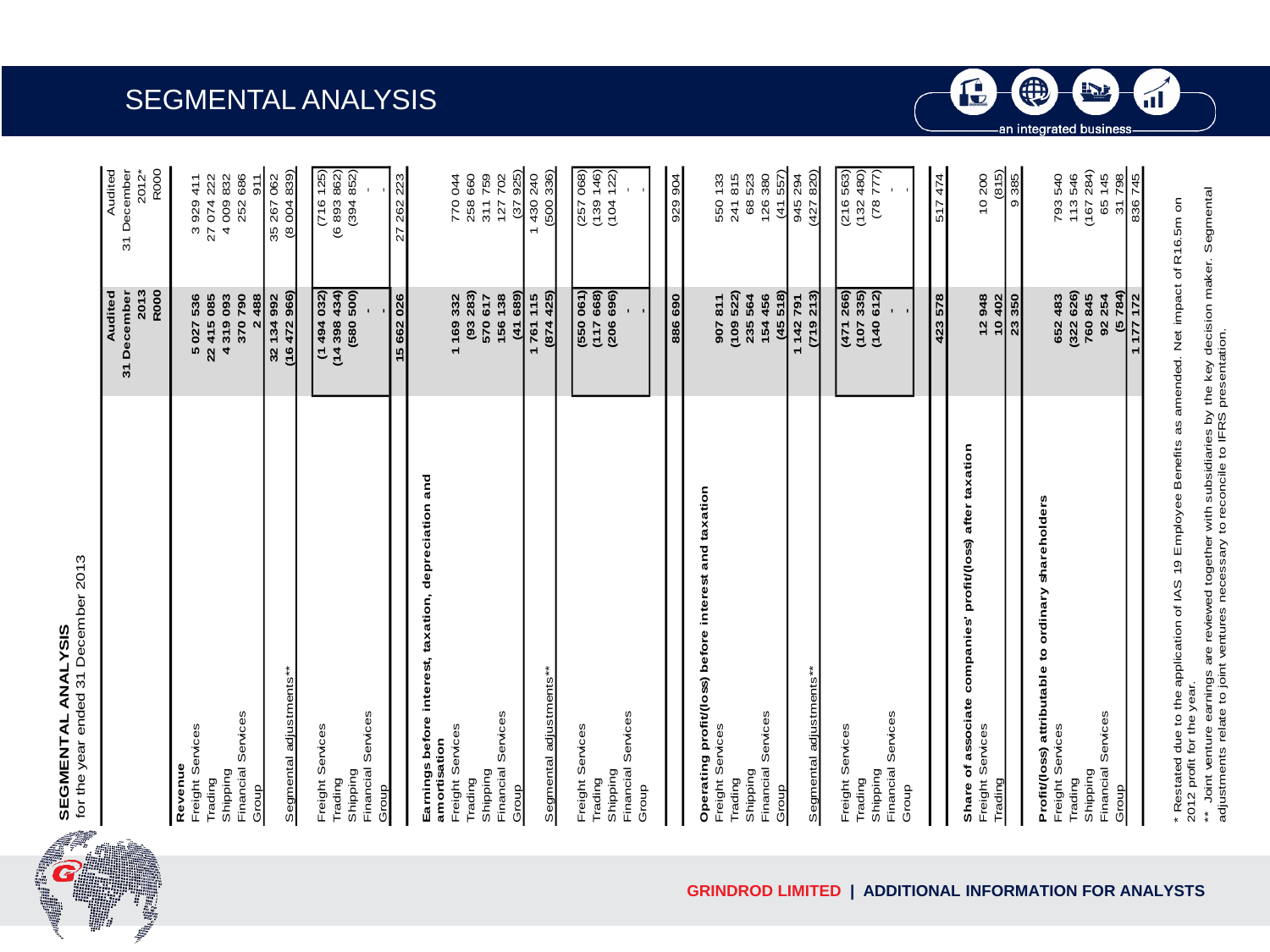

| <b>ROOO</b>                   | <b>FREIGHT</b><br><b>SERVICES</b> | <b>TRADING</b> | <b>SHIPPING</b> | <b>FINANCIAL</b><br><b>SERVICES</b> | <b>GROUP</b> | <b>SEGMENTAL</b><br><b>COSTS ADJUSTMENTS</b> | <b>TOTAL GROUP</b> |
|-------------------------------|-----------------------------------|----------------|-----------------|-------------------------------------|--------------|----------------------------------------------|--------------------|
|                               |                                   |                |                 |                                     |              |                                              |                    |
| Depreciation and amortisation | 261 521                           | 16 239         | 335 053         | 1682                                | 3829         | (155 212)                                    | 463 112            |
|                               |                                   |                |                 |                                     |              |                                              |                    |
| Net interest                  | 67828                             | 55 828         | 61 622          | 7635                                | (40838)      | (245005)                                     | (92930)            |
|                               |                                   |                |                 |                                     |              |                                              |                    |
| Preference dividend           | 22 141                            | 14 3 9 2       | ٠               | 18700                               | 121          |                                              | 55 354             |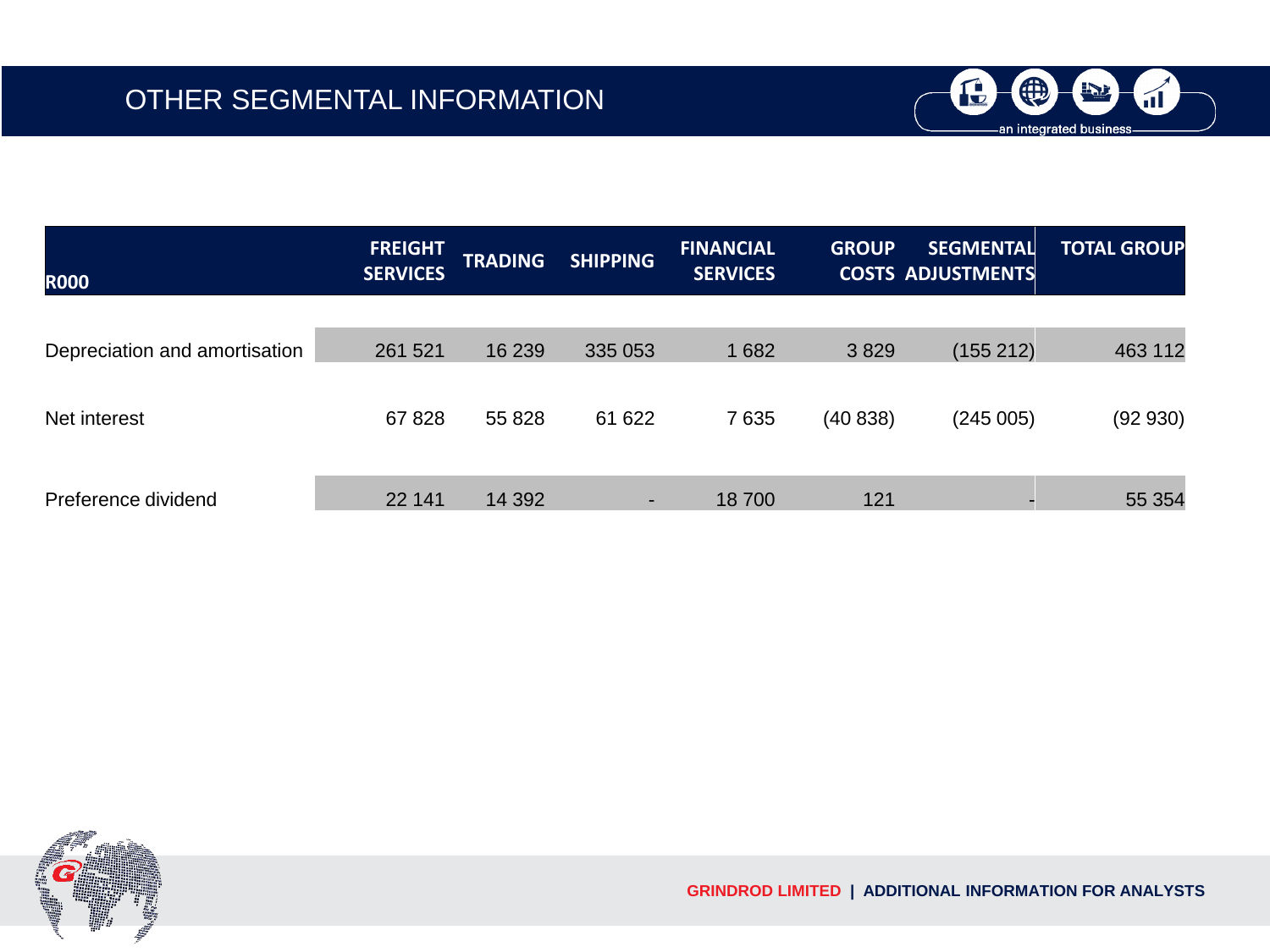

| Loans and advances to bank            |         |
|---------------------------------------|---------|
| customers                             | 3675    |
| Liquid assets and short-term          |         |
| negotiables                           | 1 044   |
| Short term loans                      |         |
| Bank and cash                         | 6076    |
| Recoverbles on cancelled ships        | 236     |
| Non-current assets held for sale      | 393     |
| Long-term loans                       | (3056)  |
| Deposits from bank customers          | (8015)  |
| Current portion of long-term loans    | (858)   |
| Short-term borrowings and overdraft   | (429)   |
| Non-current liabilities held for sale | (1658)  |
| Net debt                              | (2 592) |

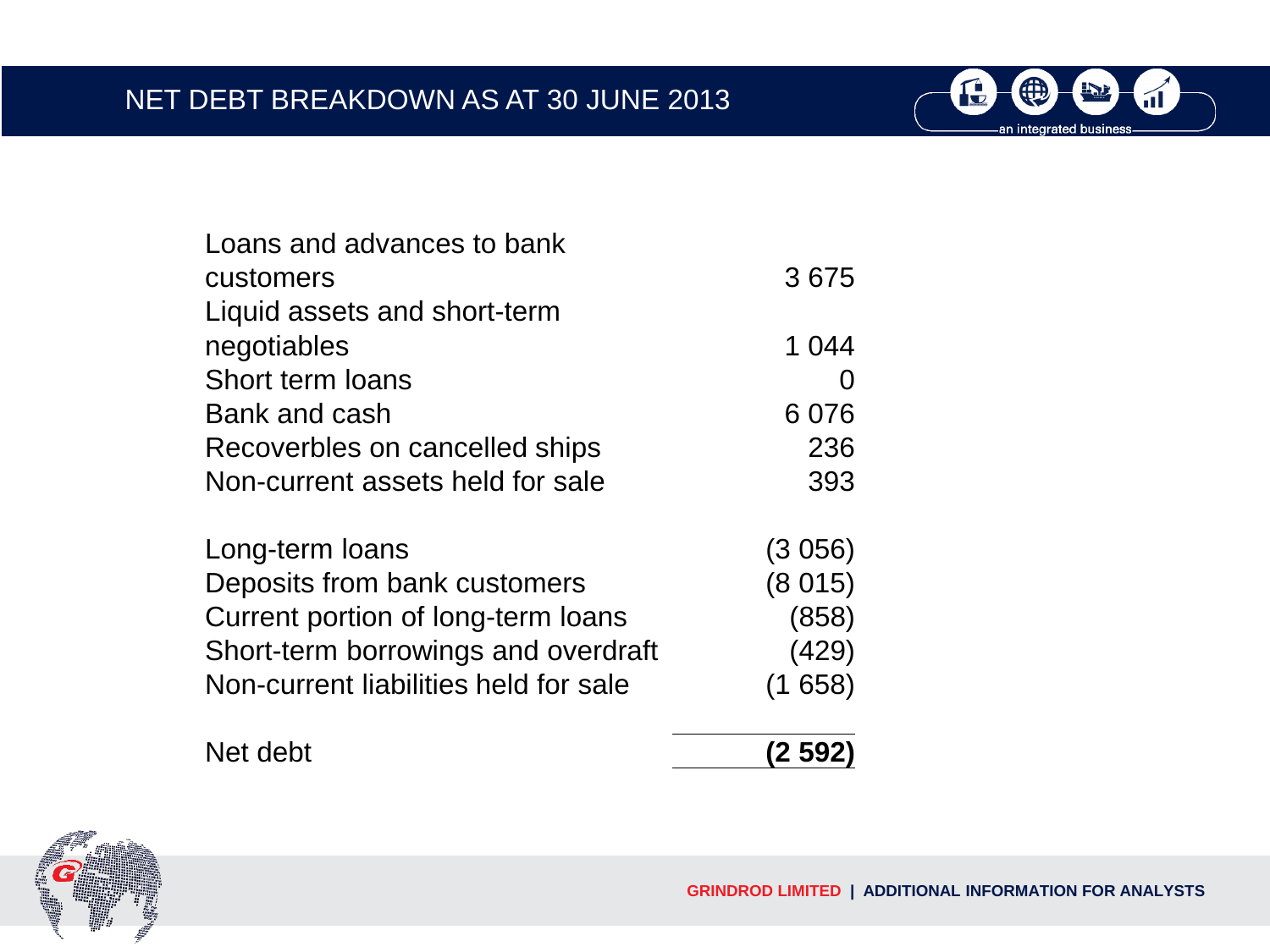#### FREIGHT SERVICES CONTRIBUTION BY BUSINESS UNIT



Please note that these KPIs are as per Management Structure (JV's proportionally consolidated line by line and e.g. revenue will be higher than revenue in the legal structure (where JVs are added as a one line item )

| <b>Freight Services</b>  | <b>Dec 2013</b> | <b>Dec 2012</b> |
|--------------------------|-----------------|-----------------|
|                          |                 |                 |
|                          |                 |                 |
|                          |                 |                 |
| Revenue                  | 5028            | 3929            |
| <b>EBITDA</b>            | 1 1 6 9         | 770             |
| Operating income         | 908             | 550             |
| Attributable income      | 652             | 793             |
| <b>Operating Margins</b> | 18%             | 14%             |
|                          |                 |                 |

| Ports, Terminals, Rail<br>and Seafreight | Dec 2013 | Dec 2012 |
|------------------------------------------|----------|----------|
|                                          |          |          |
| Revenue                                  | 2444     | 1692     |
| <b>EBITDA</b>                            | 869      | 517      |
| Operating income                         | 752      | 425      |
| Earnings before NTI <sup>1</sup>         | 493      | 327      |
| Attributable income                      | 569      | 741      |
| Operating margin                         | 30%      | 25%      |

| <b>Logistics</b>                 | Dec 2013 | Dec 2012 |
|----------------------------------|----------|----------|
|                                  |          |          |
| Revenue                          | 2 5 8 4  | 2 2 3 7  |
| <b>EBITDA</b>                    | 300      | 253      |
| Operating income                 | 156      | 125      |
| Earnings before NTI <sup>1</sup> | 83       | 52       |
| Attributable income              | 83       | 52       |
| Operating margin                 | 6%       | 6%       |

1Earnings before non-trading items (NTI)

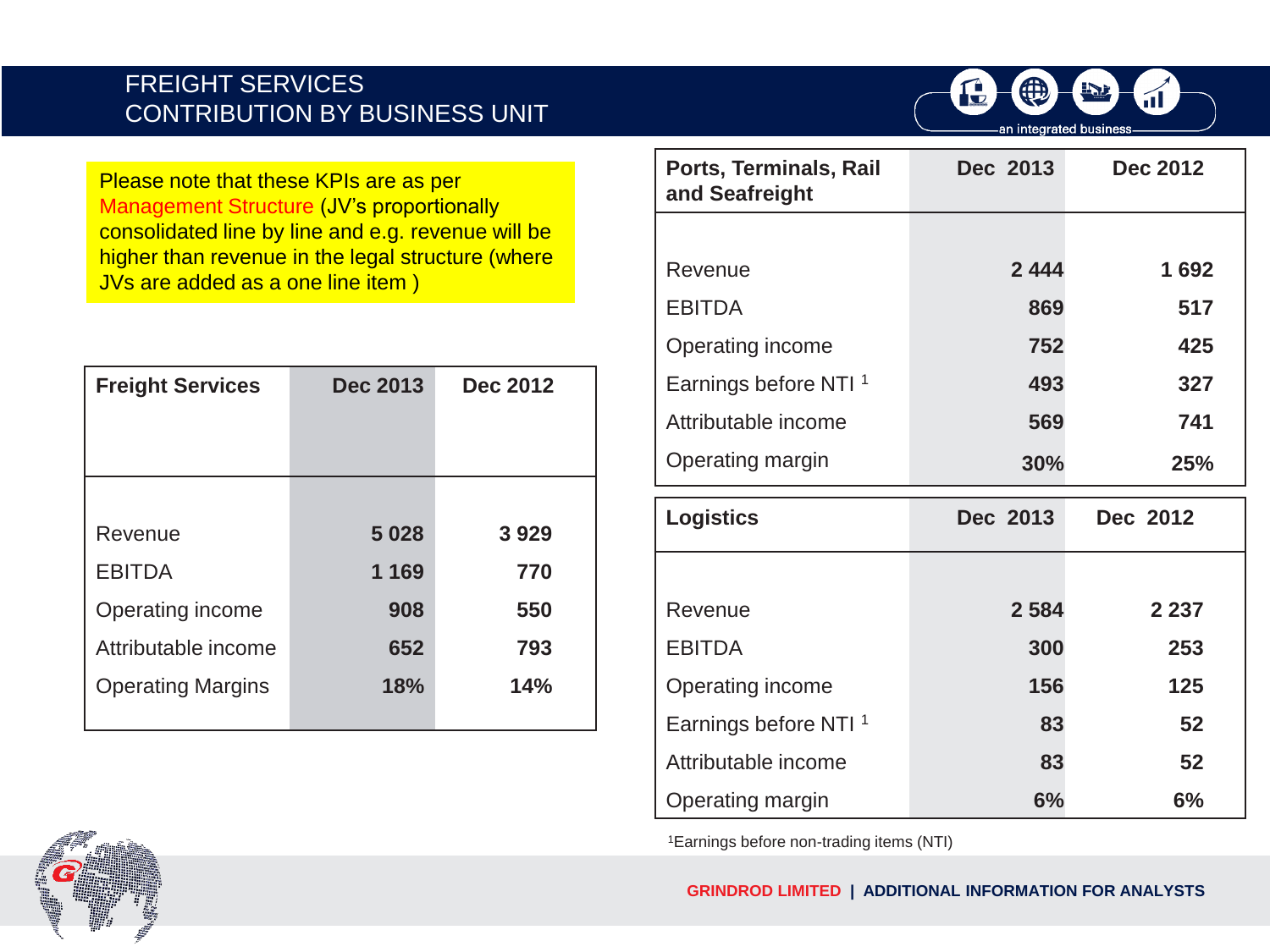

# **Trading division volumes:**

## **YTD Dec 2013: 5 171 924 tonnes vs YTD Dec 2012: 6 054 458 tonnes**

• Volumes impacted by the disposal of 50% of the Marine Fuels business to Vitol as well as the combination of the coal trading books of Vitol and Grindrod into a joint venture. Both of these changes occurred in June 2012

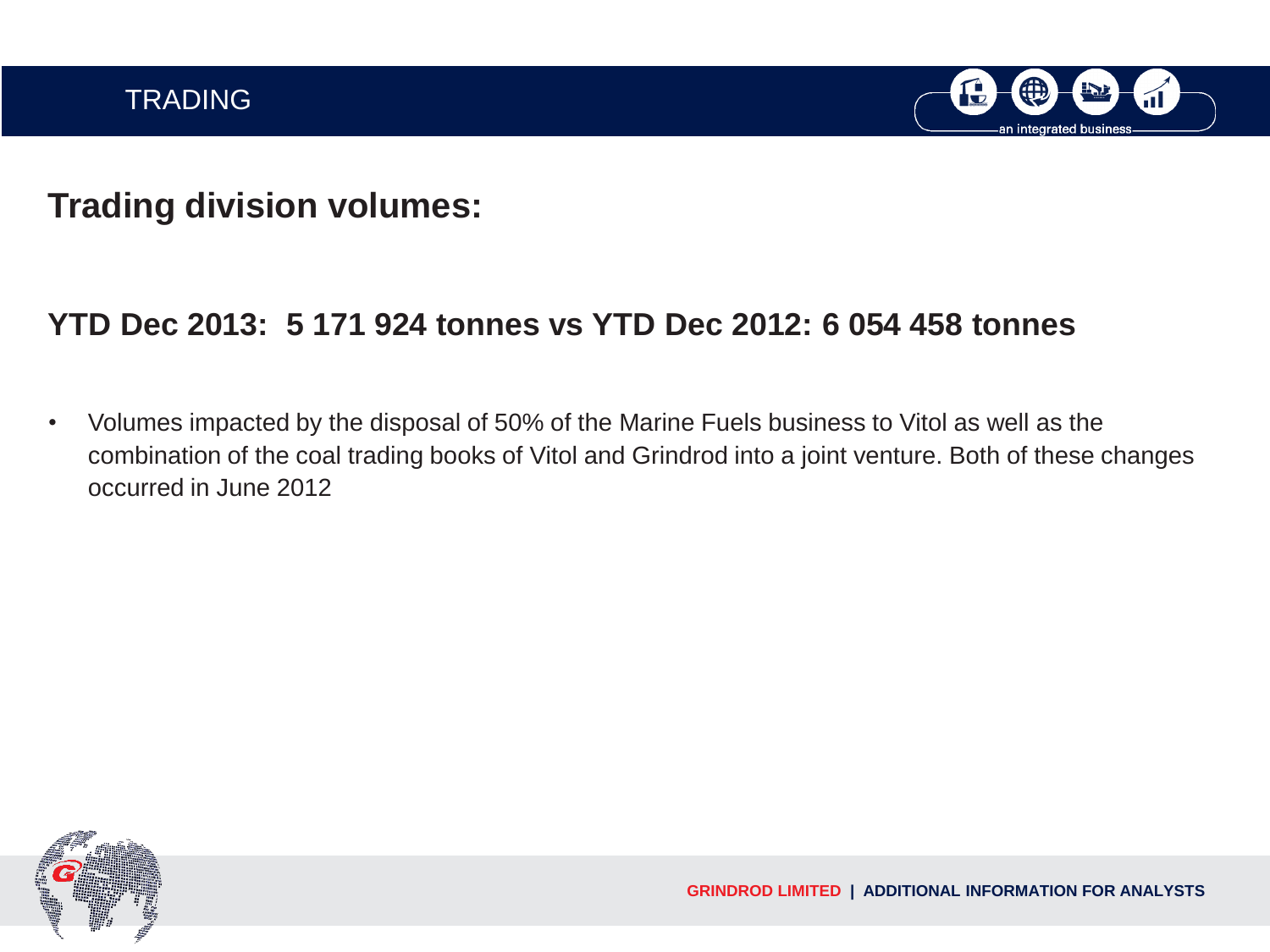

|      | <b>Contracted in at 31.12.2013</b> | <b>Bulk carriers</b> |                 |                 | <b>Tankers</b> | <b>Total</b> |                 |        |
|------|------------------------------------|----------------------|-----------------|-----------------|----------------|--------------|-----------------|--------|
|      |                                    | <b>Handysize</b>     | <b>Handymax</b> | <b>Capesize</b> | Medium-range   | <b>Small</b> | <b>Chemical</b> |        |
| 2014 | Number (average)                   | 15,8                 | 1,3             | 2,4             | 10,5           | 4,5          | 1,0             | 35,5   |
|      | Cost (US\$/day)                    | 9 9 0 0              | 14 900          | 23 200          | 14 300         | 12 600       | 17 400          | 12 800 |
| 2015 | Number (average)                   | 14,5                 | 4,8             | 2,0             | 10,5           | 4,5          | 1,0             | 37,3   |
|      | Cost (US\$/day)                    | 10 000               | 12 900          | 22 000          | 14 500         | 12 800       | 17 400          | 12 800 |
| 2016 | Number (average)                   | 15,2                 | 7,0             | 2,0             | 10,5           | 4,5          | 1,0             | 40,2   |
|      | Cost (US\$/day)                    | 10 200               | 12 600          | 21 800          | 14 600         | 13 400       | 17 400          | 12 900 |
|      | <b>Current fleet</b>               | 17,5                 | 1,0             | 3,0             | 10,5           | 4,5          | 1,0             | 37,5   |
|      | Net number of ships to<br>deliver  |                      |                 |                 |                |              |                 |        |
|      | 2014                               | (1,9)                | 3,0             | (1,0)           |                |              |                 | 0,1    |
|      | 2015                               | (0,4)                | 2,1             |                 |                |              |                 | 1,7    |
|      | 2016                               |                      | 1,7             |                 |                |              |                 | 1,7    |
|      | Fleet at end of 2016               | 15,2                 | 7,8             | 2,0             | 10,5           | 4,5          | 1,0             | 41,0   |

Charter option extensions and purchase options on 4,5 handysize bulk carriers are not included in the above numbers as they are not contracted.

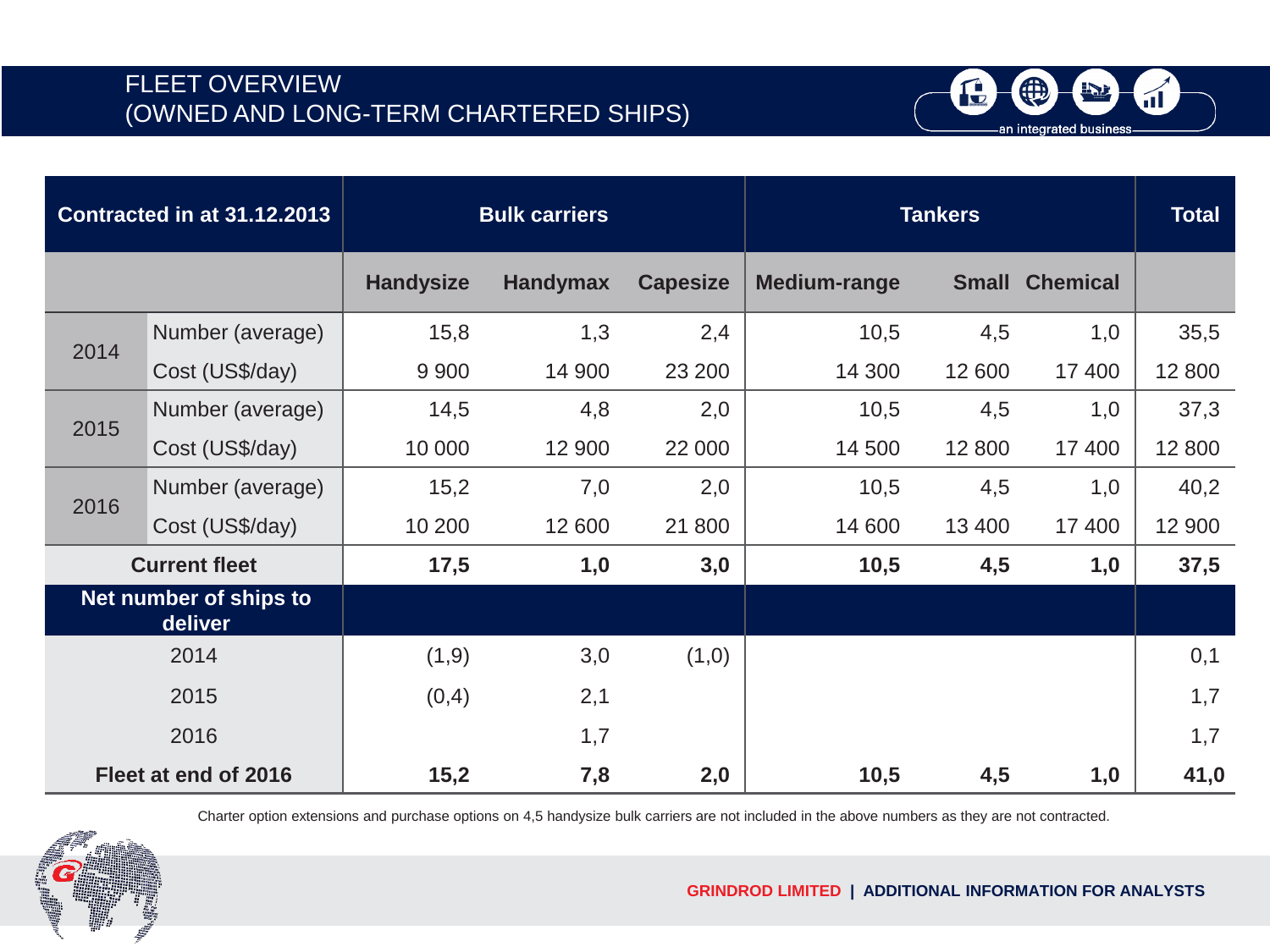

| Contracted out at 31.12.2013 |                    |                  | <b>Bulk carriers</b> |                 |                         | <b>Total</b> |                 |        |
|------------------------------|--------------------|------------------|----------------------|-----------------|-------------------------|--------------|-----------------|--------|
|                              |                    | <b>Handysize</b> | <b>Handymax</b>      | <b>Capesize</b> | <b>Medium-</b><br>range | <b>Small</b> | <b>Chemical</b> |        |
| 2014                         | Number (average)   | 2,3              | 1,0                  | 1,2             | 2,2                     | 1,7          | 0,8             | 9,2    |
|                              | Revenue (US\$/day) | 11 200           | 12 600               | 37 200          | 15 500                  | 10 400       | 19 950          | 16 400 |
|                              | Number (average)   |                  |                      | 1,0             | 1,0                     |              | 0,4             | 2,4    |
| 2015                         | Revenue (US\$/day) |                  |                      | 41 800          | 14700                   |              | 22 200          | 27 600 |
|                              | Number (average)   |                  |                      |                 | 1,0                     |              |                 | 1,0    |
| 2016                         | Revenue (US\$/day) |                  |                      |                 | 14700                   |              |                 | 14700  |

| <b>Contract profits</b> | % of fleet<br>fixed | <b>Charters</b><br>$\sqrt{(US\$ million) $\sqrt{(US\$ million) | <b>Ship sales</b> | <b>Total</b> |
|-------------------------|---------------------|----------------------------------------------------------------|-------------------|--------------|
| 2014                    | 28                  | 7.2                                                            | 4,5               | 11.7         |
| 2015                    | 10                  | 7,7                                                            |                   |              |
| 2016                    | 3                   |                                                                |                   |              |

*Note: Variable volume contracts have been included at forecast volumes.*